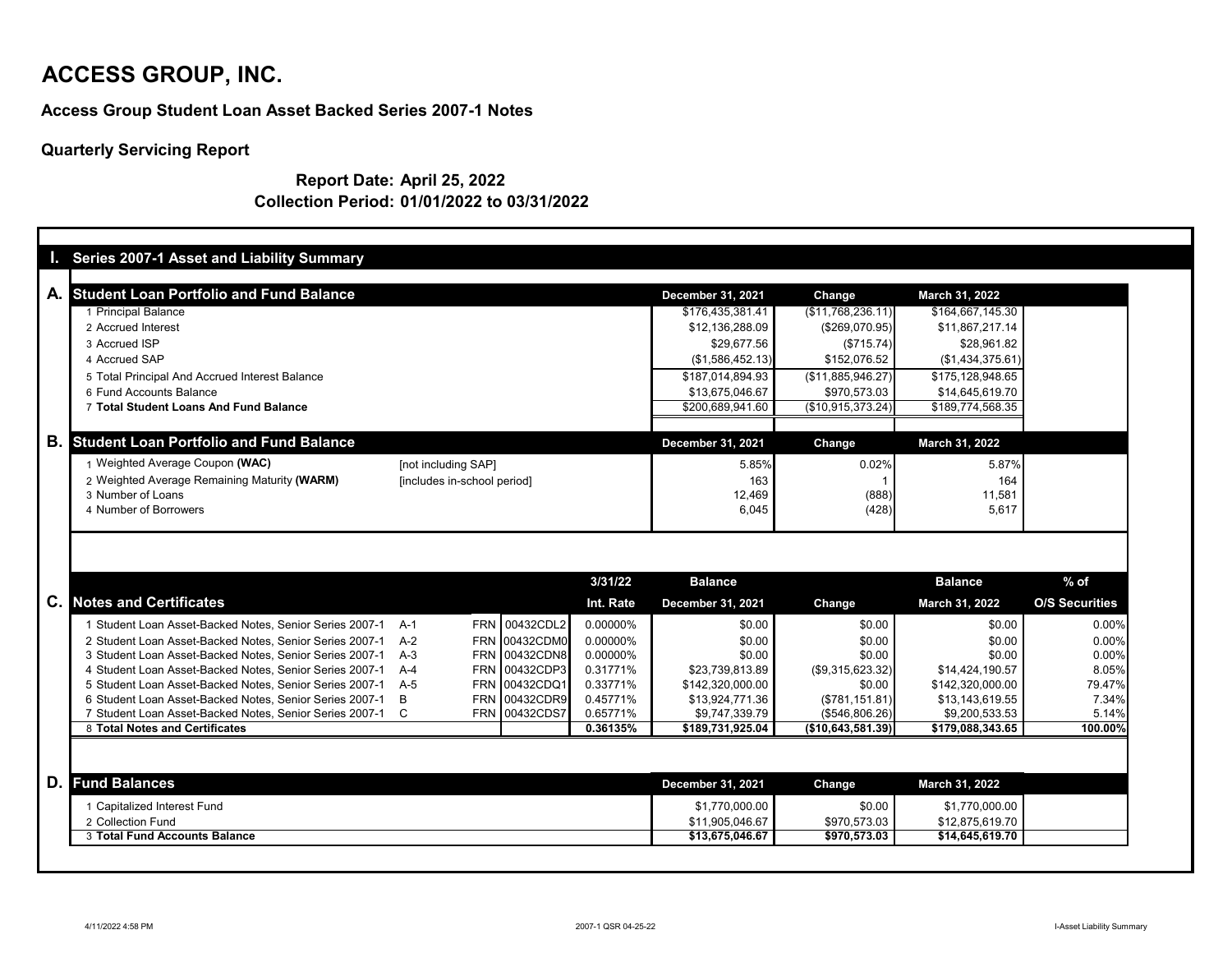## **Access Group Student Loan Assett Backed Series 2007-1 Notes**

## **Quarterly Servicing Report**

| II. Series 2007-1 Transactions and Accruals                          |                     |                      |                   |                  |
|----------------------------------------------------------------------|---------------------|----------------------|-------------------|------------------|
|                                                                      | <b>Totals</b>       | <b>CONSOLIDATION</b> | <b>PLUS</b>       | <b>STAFFORD</b>  |
| A. Student Loan Principal Collection Activity                        | 3/31/2022           | 3/31/2022            | 3/31/2022         | 3/31/2022        |
| <b>Borrower Payments - Total</b>                                     | (\$11,849,412.85)   | (\$5,694,023.74)     | (\$2,709,126.82)  | (\$3,446,262.29) |
| $\overline{2}$<br><b>Claim Payments</b>                              | (\$681,060.07)      | (\$59,416.55)        | (\$179, 141.11)   | $(*442,502.41)$  |
| 3<br>Refunds                                                         | \$0.00              | \$0.00               | \$0.00            | \$0.00           |
| 4<br><b>Reversals</b>                                                | \$0.00              | \$0.00               | \$0.00            | \$0.00           |
| 5a New Acquisitions - Principal                                      | \$0.00              | \$0.00               | \$0.00            | \$0.00           |
| 5b Cancellations - Principal                                         | \$0.00              | \$0.00               | \$0.00            | \$0.00           |
| New Acquisitions - Sale Transfers<br>5с                              | \$0.00              | \$0.00               | \$0.00            | \$0.00           |
| New Acquisitions - Repurchases<br>5d                                 | \$0.00              | \$0.00               | \$0.00            | \$0.00           |
| New Acquisitions - Total<br>5                                        | \$0.00              | \$0.00               | \$0.00            | \$0.00           |
| 6<br><b>Total Cash Principal Activity</b>                            | $(*12,530,472.92)]$ | (\$5,753,440.29)     | (\$2,888,267.93)  | (\$3,888,764.70) |
|                                                                      |                     |                      |                   |                  |
| <b>B. Student Loan Non-Cash Principal Activity</b>                   |                     |                      |                   |                  |
| <b>Capitalized Interest</b>                                          | \$782,896.92        | \$105,154.45         | \$439,132.41      | \$238,610.06     |
| $\overline{2}$<br>New Acquisitions/Cancellations - Fees              | \$0.00              | \$0.00               | \$0.00            | \$0.00           |
| 3<br><b>Capitalized Guarantee Fees</b>                               | \$0.00              | \$0.00               | \$0.00            | \$0.00           |
| 4a Small Balance and Other Adjustments                               | \$0.00              | \$0.00               | \$0.00            | \$0.00           |
| Adjustments - Write-offs<br>4b                                       | (\$20,660.11)       | (\$1,627.98)         | (\$6,427.85)      | (\$12,604.28)    |
| <b>Total Adjustments</b><br>4                                        | (\$20,660.11)       | (\$1,627.98)         | (\$6,427.85)      | (\$12,604.28)    |
| 5<br><b>Total Non-Cash Principal Activity</b>                        | \$762,236.81        | \$103,526.47         | \$432,704.56      | \$226,005.78     |
|                                                                      |                     |                      |                   |                  |
| <b>C. Total Student Loan Principal Activity</b>                      | (\$11,768,236.11)]  | ( \$5,649,913.82)    | ( \$2,455,563.37) | (\$3,662,758.92) |
|                                                                      |                     |                      |                   |                  |
| D. Student Loan Interest Activity                                    |                     |                      |                   |                  |
| <b>Borrower Payments - Total</b>                                     | (\$1,888,166.29)    | (\$622,598.63)       | (\$647,309.00)    | (\$618,258.66)   |
| $\overline{2}$<br><b>Claim Payments</b>                              | (\$34,217.25)       | (\$2,945.01)         | (\$21,953.56)     | (\$9,318.68)     |
| 3<br><b>Reversals</b>                                                | \$0.00              | \$0.00               | \$0.00            | \$0.00           |
| New Acquisitions - Sale Transfers<br>4a                              | \$0.00              | \$0.00               | \$0.00            | \$0.00           |
| <b>New Acquisitions - Repurchases</b><br>4 <sub>b</sub>              | \$0.00              | \$0.00               | \$0.00            | \$0.00           |
| <b>New Acquisitions</b><br>4                                         | \$0.00              | \$0.00               | \$0.00            | \$0.00           |
| 5<br>Subsidized Gov't Interest Payments                              | ( \$29,365.27)      | (\$7,595.10)         | \$0.00            | (\$21,770.17)    |
| 6<br><b>Special Allowance Payments</b>                               | \$1,557,799.63      | \$307,067.93         | \$655,432.02      | \$595,299.68     |
| 7<br><b>Other Adjustments</b>                                        | (\$143.05)          | (\$10.17)            | (\$57.58)         | (\$75.30)        |
| 8<br><b>Total Interest Collections</b>                               | $(*394,092.23)$     | $($ \$326,080.98)    | (\$13,888.12)     | (\$54, 123.13)   |
| E. Student Loan Non-Cash Interest Activity                           |                     |                      |                   |                  |
| <b>Borrower Accruals</b>                                             |                     |                      |                   |                  |
|                                                                      | \$2,427,265.96      | \$709,719.39         | \$908,293.13      | \$809,253.45     |
| $\overline{2}$<br>Subsidized Gov't Interest - Accrued Interest (ISP) | \$28,961.82         | \$7,314.69           | \$0.00            | \$21,647.13      |
| 3<br>Special Allowance Payments - Accrued                            | (\$1,434,375.61)    | (\$267,860.44)       | (\$616,760.88)    | (\$549,754.29)   |
| Capitalized Interest<br>4                                            | (\$782,896.92)      | (\$105, 154.45)      | (\$439,132.41)    | (\$238,610.06)   |
| 5a Small Balance and Other Adjustments                               | (\$13,095.53)       | (\$5,006.21)         | (\$4,525.74)      | (\$3,563.58)     |
| Adjustments - Write-offs<br>5b                                       | (\$2.05)            | (\$0.07)             | (\$1.59)          | (\$0.39)         |
| Other Adjustments - Subsidized Govt Interest (ISP)<br>5с             | (\$312.29)          | (\$82.71)            | \$0.00            | (\$229.58)       |
| Other Adjustments - Special Allowance Payments (SAP)<br>5d           | \$28,652.51         | \$6,560.35           | \$10,188.42       | \$11,903.74      |
| 5<br><b>Total Adjustments</b>                                        | \$15,242.64         | \$1,471.36           | \$5,661.09        | \$8,110.19       |
| 6<br><b>Fee Accruals</b>                                             | \$22,184.18         | \$6,044.02           | \$7,155.85        | \$8,984.31       |
| 7<br><b>Total Non-Cash Interest Activity</b>                         | \$276,382.07        | \$351,534.57         | (\$134,783.22)    | \$59,630.73      |
| <b>F. Total Student Loan Interest Activity</b>                       | (\$117,710.16)      | \$25,453.59          | (\$148,671.34)    | \$5,507.60       |

**01/01/2022 to 03/31/2022 Report Date: Collection Period: April 25, 2022**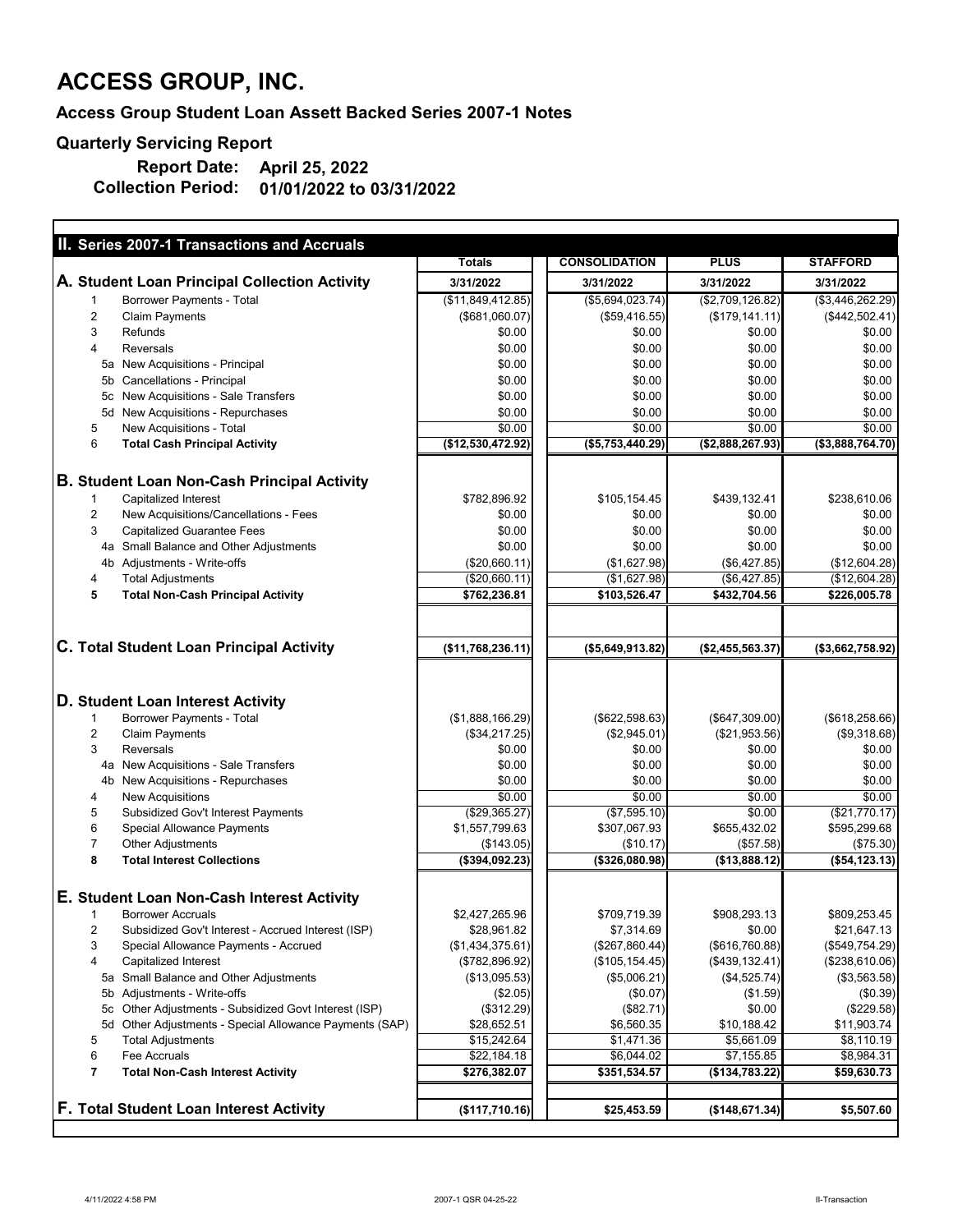**Access Group Student Loan Assett Backed Series 2007-1 Notes**

**Quarterly Servicing Report**

## **Collection Period: 01/01/2022 to 03/31/2022**

|           | III. Series 2007-1 Collection Fund Activity                                                                                 |                   |                                   |                                       |
|-----------|-----------------------------------------------------------------------------------------------------------------------------|-------------------|-----------------------------------|---------------------------------------|
| A.        | <b>Collection Fund</b>                                                                                                      |                   |                                   |                                       |
|           |                                                                                                                             | March 31, 2022    |                                   |                                       |
|           | 1 Beginning Balance                                                                                                         | \$11,757,692.11   |                                   |                                       |
|           | 2 Transfers to Other Funds                                                                                                  | (\$11,757,692.11) |                                   |                                       |
|           | 3 Payments Received                                                                                                         | \$13,490,338.74   |                                   |                                       |
|           | 4 Payments Due                                                                                                              | (\$197,232.92)    |                                   |                                       |
|           | 5 Federal Interest Subsidy Payments (net adjustments)                                                                       | \$29,365.27       |                                   |                                       |
|           | 6 Federal Special Allowance Payments                                                                                        | (\$1,557,799.63)  |                                   |                                       |
|           | 7 Guarantee Payments of Principal                                                                                           | \$681,060.07      |                                   |                                       |
|           | 8 Guarantee Payments of Interest                                                                                            | \$34,217.25       |                                   |                                       |
|           | 9 Misc. Payments Received/Due                                                                                               | \$0.00            |                                   |                                       |
|           | 10 Sale Proceeds/Repurchases                                                                                                | \$0.00            |                                   |                                       |
|           | 11 Earnings                                                                                                                 | \$591.92          |                                   |                                       |
|           | 12 Accrued interest as of the end of the Collection Period received prior to the Quarterly Payment Date                     | \$1,715.67        |                                   |                                       |
|           | 13 Counterparty Swap Payments                                                                                               | \$0.00            |                                   |                                       |
|           | 14 Transfers from Other Funds                                                                                               | \$0.00            |                                   |                                       |
|           | <b>Ending Balance</b>                                                                                                       | \$12,482,256.37   |                                   |                                       |
|           |                                                                                                                             |                   |                                   |                                       |
|           |                                                                                                                             |                   |                                   |                                       |
| <b>B.</b> | <b>Required Payments Under Waterfall</b>                                                                                    | <b>Payment</b>    | <b>Distribute from Collection</b> | <b>Transfer/Used from Other Funds</b> |
|           | 1a Administration Fund Distributions                                                                                        | \$302,694.66      | \$302,694.66                      | \$0.00                                |
|           | 1b Indenture Trustee Fees                                                                                                   | \$0.00            | \$0.00                            | \$0.00                                |
|           | 2 Payment of Interest Distribution Amount on Senior Notes or Senior Obligations                                             | \$131,613.99      | \$131,613.99                      | \$0.00                                |
|           | 3 Payment of Principal Distribution Amount on Maturing Senior Notes                                                         | \$0.00            | \$0.00                            | \$0.00                                |
|           | 4 Payment of Interest Distribution Amount on Subordinate Note                                                               | \$15,039.92       | \$15,039.92                       | \$0.00                                |
|           | 5 Payment of Principal Distribution Amount on Maturing Subordinate Note                                                     | \$0.00            | \$0.00                            | \$0.00                                |
|           | 6 Payment of Interest Distribution Amount on Junior Subordinate Note                                                        | \$15,128.21       | \$15,128.21                       | \$0.00                                |
|           | 7 Payment of Principal Distribution Amount on Maturing Junior Subordinate Note                                              | \$0.00            | \$0.00                            | \$0.00                                |
|           | 8 Allocation to Capitalized Interest Account (maintain minimum balance)                                                     | \$0.00            | \$0.00                            | \$0.00                                |
|           | 9 Payment of Principal up to the Principal Distribution Amount with respect to the notes (Allocation of Principal Payments) | \$11,666,462.56   | \$11,666,462.56                   | \$0.00                                |
|           | 10 Payment of Interest Distribution Amount on Subordinate Note if trigger is in effect                                      | \$0.00            | \$0.00                            | \$0.00                                |
|           | 11 Payment of Interest Distribution Amount on Junior Subordinate Note if trigger is in effect                               | \$0.00            | \$0.00                            | \$0.00                                |
|           | 12 Cash Release to Access Group, Inc.                                                                                       | \$351,317.03      | \$351,317.03                      | \$0.00                                |
|           | <b>Total Payments</b>                                                                                                       | \$12,482,256.37   | \$12,482,256.37                   | \$0.00                                |
|           |                                                                                                                             |                   |                                   |                                       |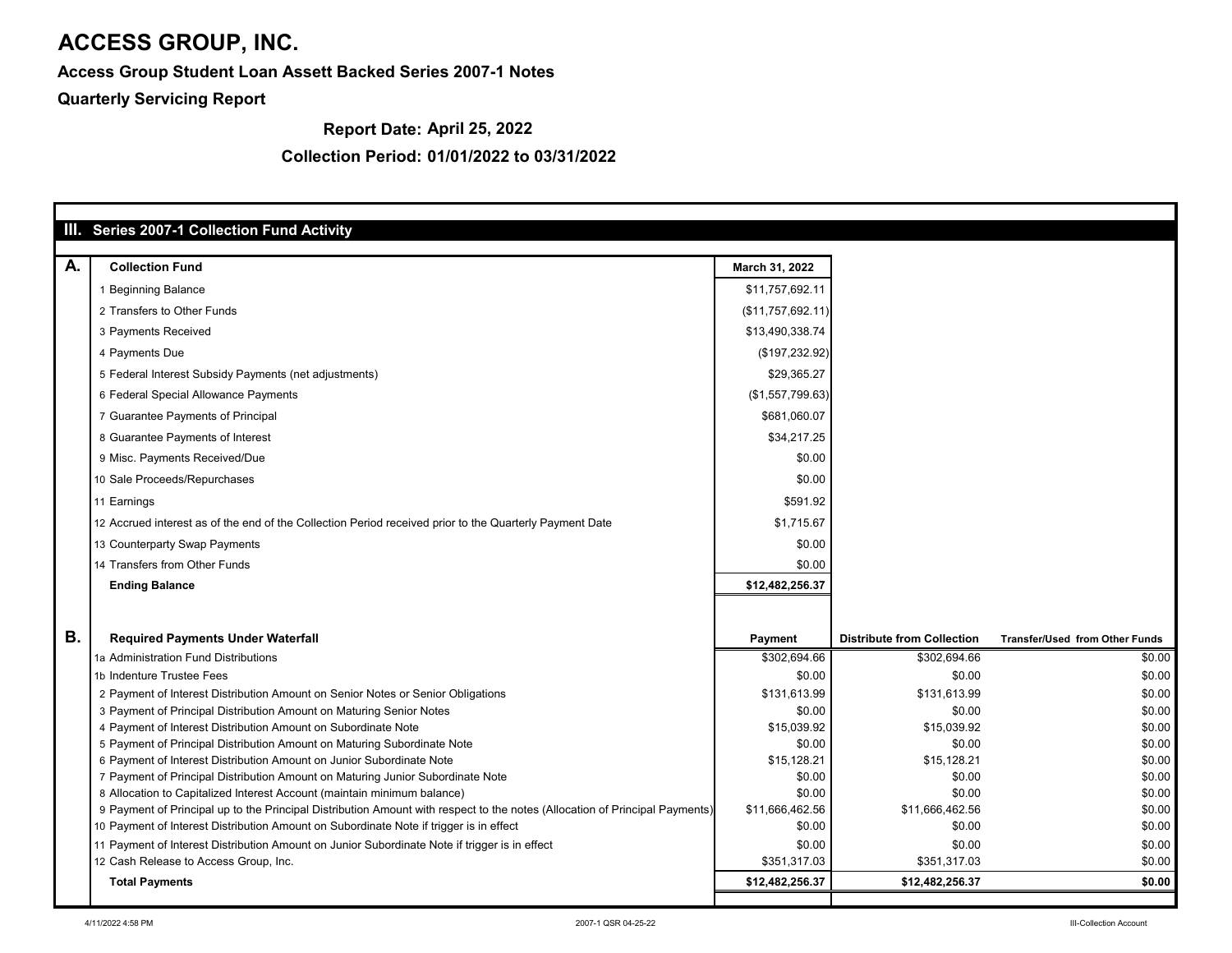**Access Group Student Loan Assett Backed Series 2007-1 Notes**

**Quarterly Servicing Report**

## **Collection Period: 01/01/2022 to 03/31/2022**

|           | IV. Series 2007-1 Notes Waterfall for Distributions                                                                                                                                                                                                                                                                                                                                                                                                                                                                                                                                                                                    |                                                                                                            |                                                                                                                           |                                                                    |
|-----------|----------------------------------------------------------------------------------------------------------------------------------------------------------------------------------------------------------------------------------------------------------------------------------------------------------------------------------------------------------------------------------------------------------------------------------------------------------------------------------------------------------------------------------------------------------------------------------------------------------------------------------------|------------------------------------------------------------------------------------------------------------|---------------------------------------------------------------------------------------------------------------------------|--------------------------------------------------------------------|
|           |                                                                                                                                                                                                                                                                                                                                                                                                                                                                                                                                                                                                                                        |                                                                                                            | Remaining                                                                                                                 | <b>CAP I Account</b>                                               |
|           |                                                                                                                                                                                                                                                                                                                                                                                                                                                                                                                                                                                                                                        |                                                                                                            | <b>Funds Balance</b>                                                                                                      | <b>Balance</b>                                                     |
| А.        | <b>Total Available Funds</b>                                                                                                                                                                                                                                                                                                                                                                                                                                                                                                                                                                                                           | \$12,482,256.37                                                                                            | \$12,482,256.37                                                                                                           | \$0.00                                                             |
| <b>B.</b> | <b>Administration Funds</b>                                                                                                                                                                                                                                                                                                                                                                                                                                                                                                                                                                                                            | \$302,694.66                                                                                               | \$12,179,561.71                                                                                                           | \$0.00                                                             |
| C.        | Payment of Interest Distribution Amount on Senior Notes or Senior Obligations:                                                                                                                                                                                                                                                                                                                                                                                                                                                                                                                                                         |                                                                                                            |                                                                                                                           |                                                                    |
|           | Student Loan Asset-Backed Notes, Senior Series 2007-1 A-1 FRN<br>2 Student Loan Asset-Backed Notes, Senior Series 2007-1 A-2 FRN<br>3 Student Loan Asset-Backed Notes, Senior Series 2007-1 A-3 FRN<br>4 Student Loan Asset-Backed Notes, Senior Series 2007-1 A-4 FRN<br>5 Student Loan Asset-Backed Notes, Senior Series 2007-1 A-5 FRN<br><b>Total Interest Distribution on Senior Notes or Obligations:</b>                                                                                                                                                                                                                        | \$0.00<br>\$0.00<br>\$0.00<br>\$11,456.77<br>\$120,157.22<br>\$131,613.99                                  | \$12,179,561.71<br>\$12,179,561.71<br>\$12,179,561.71<br>\$12,168,104.94<br>\$12,047,947.72                               | \$0.00<br>\$0.00<br>\$0.00<br>\$0.00<br>\$0.00                     |
| D.        | Payment of Principal Distribution Amount on Maturing Senior Notes or Senior Obligations:<br>Student Loan Asset-Backed Notes, Senior Series 2007-1 A-1 FRN<br>2 Student Loan Asset-Backed Notes, Senior Series 2007-1 A-2 FRN<br>3 Student Loan Asset-Backed Notes, Senior Series 2007-1 A-3 FRN<br>4 Student Loan Asset-Backed Notes, Senior Series 2007-1 A-4 FRN<br>5 Student Loan Asset-Backed Notes, Senior Series 2007-1 A-5 FRN<br><b>Total Principal Distribution on Maturing Senior Notes or Obligations:</b>                                                                                                                  | \$0.00<br>\$0.00<br>\$0.00<br>\$0.00<br>\$0.00<br>\$0.00                                                   | \$12,047,947.72<br>\$12,047,947.72<br>\$12,047,947.72<br>\$12,047,947.72<br>\$12,047,947.72                               | \$0.00<br>\$0.00<br>\$0.00<br>\$0.00<br>\$0.00                     |
| E.        | Payment of Interest Distribution Amount on Subordinate Notes or Obligations:<br>Student Loan Asset-Backed Notes, Senior Series 2007-1 B FRN<br><b>Total Interest Distribution on Subordinate Note:</b>                                                                                                                                                                                                                                                                                                                                                                                                                                 | \$15,039.92<br>\$15,039.92                                                                                 | \$12,032,907.80                                                                                                           | \$0.00                                                             |
| F.,       | Payment of Principal Distribution Amount on Maturing Subordinate Note:<br>1 Student Loan Asset-Backed Notes, Senior Series 2007-1 B FRN<br><b>Total Principal Distribution on Maturing Subordinate Note:</b>                                                                                                                                                                                                                                                                                                                                                                                                                           | \$0.00<br>\$0.00                                                                                           | \$12,032,907.80                                                                                                           | \$0.00                                                             |
| G.        | Payment of Interest Distribution Amount on Junior Subordinate Note:<br>Student Loan Asset-Backed Notes, Senior Series 2007-1 C FRN<br><b>Total Interest Distribution on Subordinate Notes or Obligations:</b>                                                                                                                                                                                                                                                                                                                                                                                                                          | \$15,128.21<br>\$15,128.21                                                                                 | \$12,017,779.59                                                                                                           | \$0.00                                                             |
| H.        | Payment of Principal Distribution Amount on Maturing Junior Subordinate Note:<br>Student Loan Asset-Backed Notes, Senior Series 2007-1 C FRN<br><b>Total Principal Distribution on Maturing Junior Subordinate Note:</b>                                                                                                                                                                                                                                                                                                                                                                                                               | \$0.00<br>\$0.00                                                                                           | \$12,017,779.59                                                                                                           | \$0.00                                                             |
| ι.        | Allocation to Capitalized Interest Account to Maintain Minimum Balance                                                                                                                                                                                                                                                                                                                                                                                                                                                                                                                                                                 | \$0.00                                                                                                     | \$12,017,779.59                                                                                                           | \$0.00                                                             |
| J.        | Payment of Principal up to the Principal Distribution Amount with respect to the notes:<br>Student Loan Asset-Backed Notes, Senior Series 2007-1 A-1 FRN<br>2 Student Loan Asset-Backed Notes, Senior Series 2007-1 A-2 FRN<br>3 Student Loan Asset-Backed Notes, Senior Series 2007-1 A-3 FRN<br>4 Student Loan Asset-Backed Notes, Senior Series 2007-1 A-4 FRN<br>5 Student Loan Asset-Backed Notes, Senior Series 2007-1 A-5 FRN<br>6 Student Loan Asset-Backed Notes, Senior Series 2007-1 B FRN<br>7 Student Loan Asset-Backed Notes, Senior Series 2007-1 C FRN<br><b>Total Principal Distribution on Notes or Obligations:</b> | \$0.00<br>\$0.00<br>\$0.00<br>\$10,210,883.60<br>\$0.00<br>\$856,222.92<br>\$599,356.04<br>\$11,666,462.56 | \$12,017,779.59<br>\$12,017,779.59<br>\$12,017,779.59<br>\$1,806,895.99<br>\$1,806,895.99<br>\$950,673.07<br>\$351,317.03 | \$0.00<br>\$0.00<br>\$0.00<br>\$0.00<br>\$0.00<br>\$0.00<br>\$0.00 |
| Κ.        | Payment of Interest Distribution Amount on Subordinate Note if not already previously paid                                                                                                                                                                                                                                                                                                                                                                                                                                                                                                                                             | \$0.00                                                                                                     | \$351,317.03                                                                                                              | \$0.00                                                             |
| L.        | Payment of Interest Distribution Amount on Junior Subordinate Note if not already previously paid                                                                                                                                                                                                                                                                                                                                                                                                                                                                                                                                      | \$0.00                                                                                                     | \$351,317.03                                                                                                              | \$0.00                                                             |
| М.        | <b>Cash Release to Access Group, Inc.</b>                                                                                                                                                                                                                                                                                                                                                                                                                                                                                                                                                                                              | \$351,317.03                                                                                               | (\$0.00)                                                                                                                  | \$0.00                                                             |
|           |                                                                                                                                                                                                                                                                                                                                                                                                                                                                                                                                                                                                                                        |                                                                                                            |                                                                                                                           |                                                                    |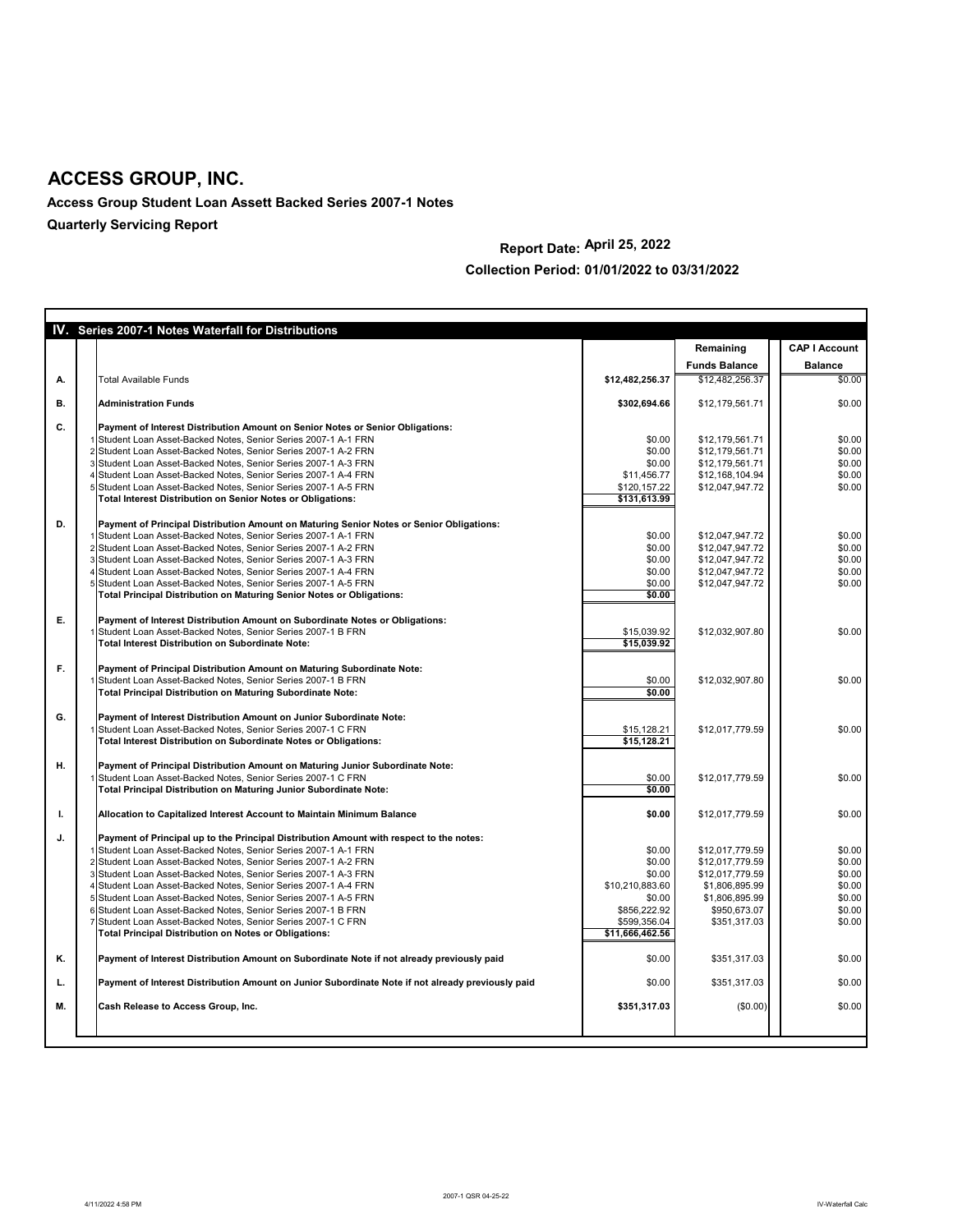## **Access Group Student Loan Assett Backed Series 2007-1 Notes Quarterly Servicing Report**

**Report Date: April 25, 2022**

## **Collection Period: 01/01/2022 to 03/31/2022**

| V. | <b>Series 2007-1 Asset Percentages</b>                                                                   |                  |
|----|----------------------------------------------------------------------------------------------------------|------------------|
| А. | <b>Senior Asset Percentage</b>                                                                           |                  |
|    | 1 Aggregate Student Loan Principal Balance                                                               | \$164,667,145.30 |
|    | 2 Borrower Interest to be capitalized upon repayment                                                     | \$1,403,290.49   |
|    | 3 Fund Balances (a)                                                                                      | \$1,770,000.00   |
|    | 4 Senior Notes Outstanding (b)                                                                           | \$146,533,306.97 |
|    | <b>Senior Asset Percentage</b>                                                                           | 114.54%          |
| В. | <b>Subordinate Asset Percentage</b>                                                                      |                  |
|    | 1 Aggregate Student Loan Principal Balance                                                               | \$164,667,145.30 |
|    | 2 Borrower Interest to be capitalized upon repayment                                                     | \$1,403,290.49   |
|    | 3 Fund Balances (a)                                                                                      | \$1,770,000.00   |
|    | 4 Senior Notes and Subordinate Note Outstanding (b)                                                      | \$158,820,703.60 |
|    | <b>Subordinate Asset Percentage</b>                                                                      | 105.68%          |
| С. | <b>Total Asset Percentage</b>                                                                            |                  |
|    | 1 Aggregate Student Loan Principal Balance                                                               | \$164,667,145.30 |
|    | 2 Borrower Interest to be capitalized upon repayment                                                     | \$1,403,290.49   |
|    | 3 Fund Balances (a)                                                                                      | \$1,770,000.00   |
|    | 4 All Notes Outstanding (b)                                                                              | \$167,421,881.09 |
|    | <b>Total Asset Percentage</b>                                                                            | 100.25%          |
|    | (a) Fund account balances are as of the distribution date and not the end of period collection date      |                  |
|    | (b) Notes Outstanding balances are as of the distribution date and not the end of period collection date |                  |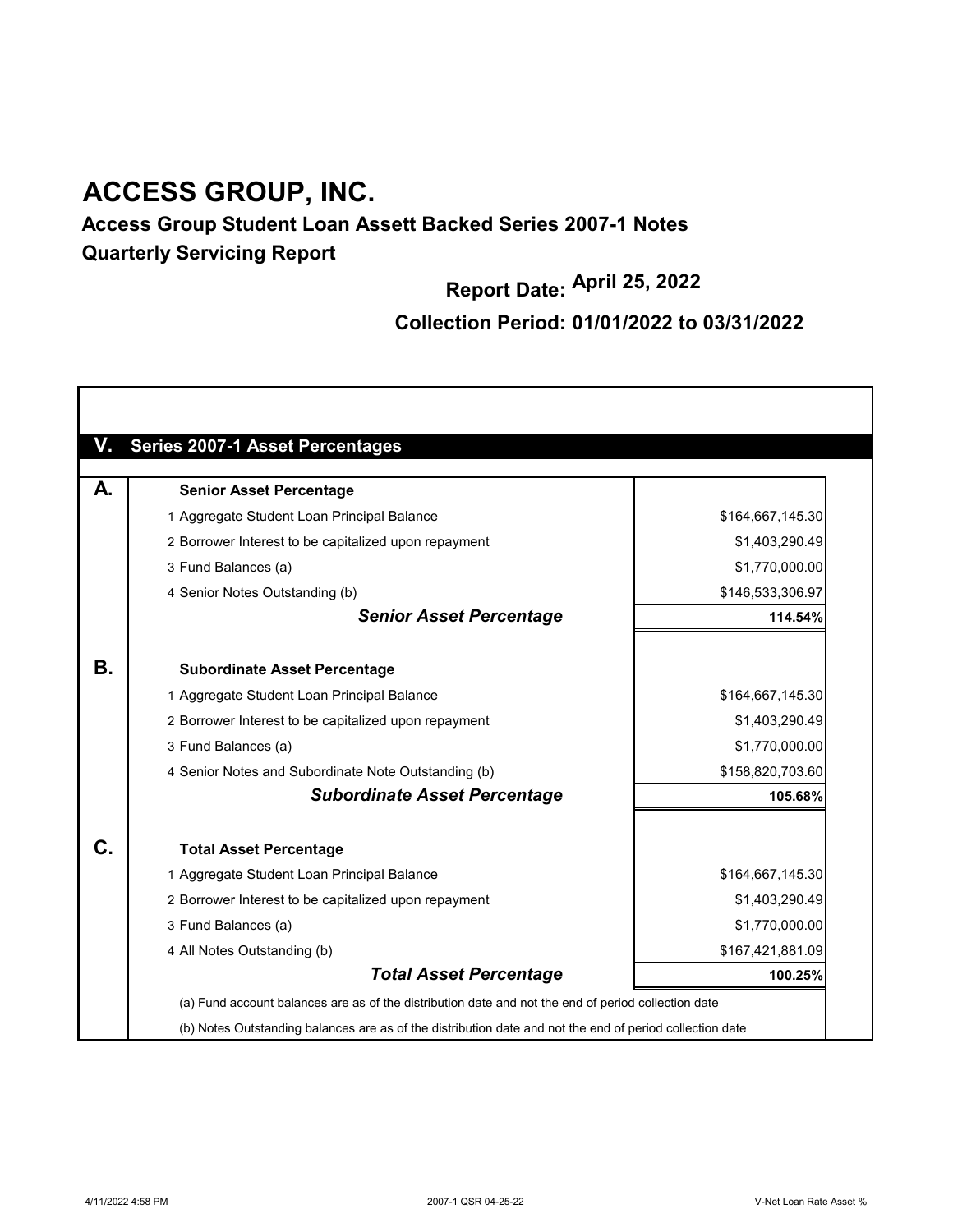**Access Group Student Loan Assett Backed Series 2007-1 Notes**

**Quarterly Servicing Report**

**Report Date: April 25, 2022**

#### **Collection Period: 01/01/2022 to 03/31/2022**

|           | VI. Series 2007-1 Portfolio Characteristics |               | 3/31/2022        |                  |
|-----------|---------------------------------------------|---------------|------------------|------------------|
|           |                                             |               |                  |                  |
|           |                                             | <b>Number</b> | <b>Dollar</b>    | $%$ of           |
|           |                                             | of Loans      | <b>Amount</b>    | <b>Portfolio</b> |
| A.        | <b>Loan Type Distribution:</b>              |               |                  |                  |
|           | 1 Subsidized Stafford                       | 2,961         | \$18,925,334.05  | 11.49%           |
|           | 2 UnSubsidized Stafford                     | 2,985         | \$31,474,091.06  | 19.11%           |
|           | 3 Consolidation                             | 3,932         | \$69,778,037.22  | 42.38%           |
|           | 4 PLUS Loans                                | 1,703         | \$44,489,682.97  | 27.02%           |
|           | $5$ Total By Loan Type Distribution (a)     | 11,581        | \$164,667,145.30 | 100.00%          |
|           |                                             |               |                  |                  |
| <b>B.</b> | <b>Borrower Status Distribution:</b>        |               |                  |                  |
|           | 1 In-School                                 | 25            | \$182,557.00     | 0.11%            |
|           | In-School Consolidations                    | 0             | \$0.00           | 0.00%            |
|           | 2 Grace                                     | 6             | \$55,500.00      | 0.03%            |
|           | 3 Deferment                                 | 292           | \$3,913,996.66   | 2.38%            |
|           | 4 Forbearance                               | 286           | \$5,932,025.85   | 3.60%            |
|           | 5 Repayment                                 | 10,947        | \$154,031,056.40 | 93.54%           |
|           | 6 Claims                                    | 25            | \$552,009.39     | 0.34%            |
|           | 7 Total By Borrower Status Distribution     | 11,581        | \$164,667,145.30 | 100.00%          |
| C.        | <b>School Type Distribution:</b>            |               |                  |                  |
|           | 1 Graduate                                  | 11,261        | \$163,072,654.41 | 99.03%           |
|           | 2 Undergraduate                             | 320           | \$1,594,490.89   | 0.97%            |
|           | 3 Total By School Type Distribution         | 11,581        | \$164,667,145.30 | 100.00%          |
|           |                                             |               |                  |                  |
|           |                                             |               |                  |                  |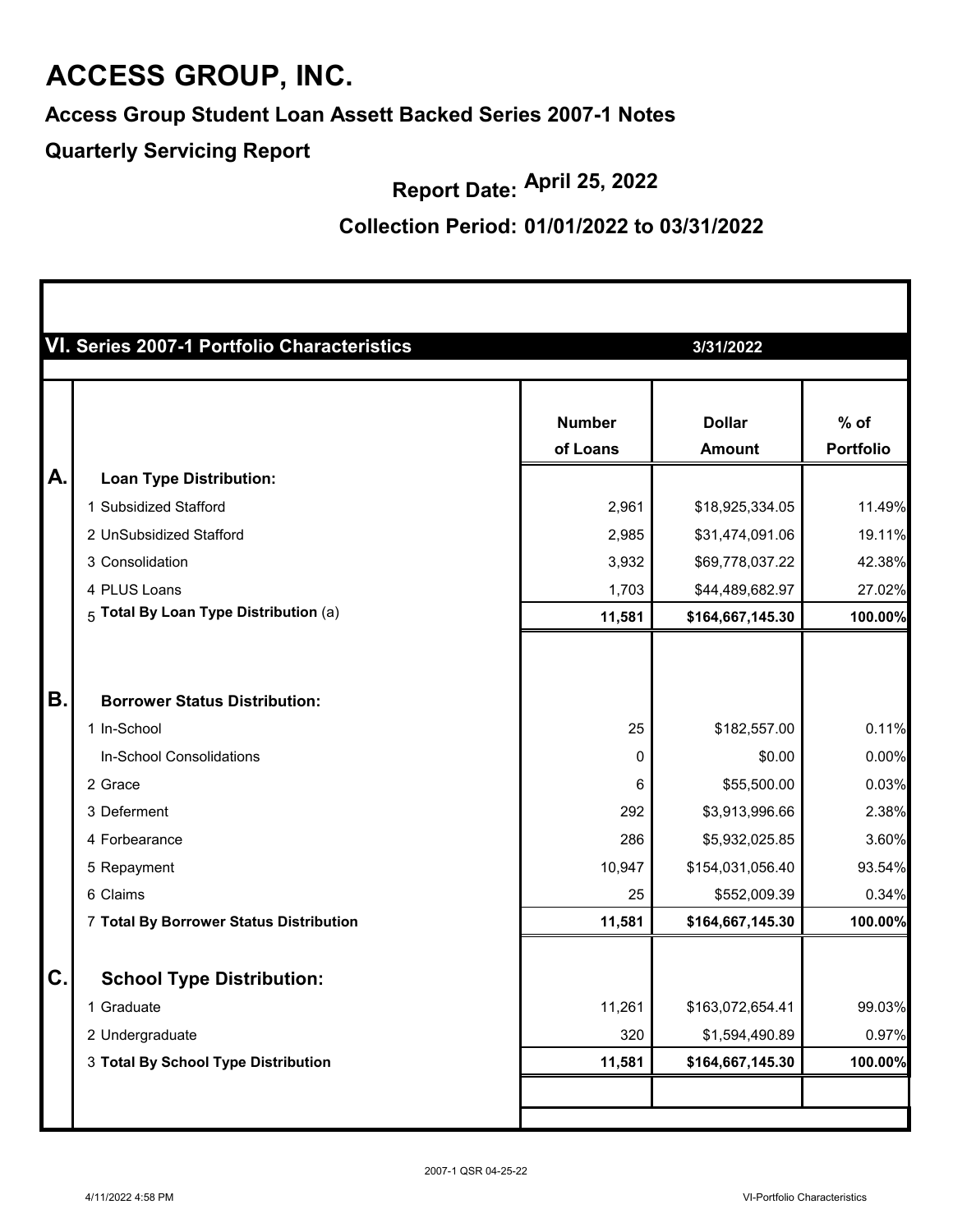**Access Group Student Loan Assett Backed Series 2007-1 Notes**

**Quarterly Servicing Report**

**Collection Period: 01/01/2022 to 03/31/2022**

|    | VII. Series 2007-1 Notes        |              |                              |                           |              |                              | <b>Portfolio Status By Loan Type</b> |                |                             |                           |             |                              |                 |  |
|----|---------------------------------|--------------|------------------------------|---------------------------|--------------|------------------------------|--------------------------------------|----------------|-----------------------------|---------------------------|-------------|------------------------------|-----------------|--|
|    |                                 |              | <b>Subsidized Stafford</b>   |                           |              | <b>Unsubsidized Stafford</b> |                                      |                | <b>Consolidations</b>       |                           |             | <b>PLUS Loans</b>            |                 |  |
|    | <b>Status</b>                   | # of Loans   | Amount (\$)                  | Percentage (%) # of Loans |              | Amount (\$)                  | Percentage (%) # of Loans            |                | Amount (\$)                 | Percentage (%) # of Loans |             | Amount (\$)                  | Percentage (%)  |  |
|    | <b>INTERIM:</b>                 |              | <b>Includes Accrued Int.</b> |                           |              | Includes Accrued Int.        |                                      |                | Includes Accrued Int.       |                           |             | <b>Includes Accrued Int.</b> |                 |  |
| А. | ก-School                        |              |                              |                           |              |                              |                                      |                |                             |                           |             |                              |                 |  |
|    | Current                         | 11           | \$73,954                     | 0.37%                     | 14           | \$222,290                    | 0.66%                                | 40             | \$687,122                   | 0.96%                     | - 0         | \$0                          | 0.00%           |  |
| В. | Grace                           |              |                              |                           |              |                              |                                      |                |                             |                           |             |                              |                 |  |
|    | Current                         | 3            | \$25,500                     | 0.13%                     |              | \$61,373                     | 0.18%                                | $\mathbf 0$    | \$0                         | $0.00\%$                  |             | \$0                          | 0.00%           |  |
| С. | <b>TOTAL INTERIM</b>            | 14           | \$99,454                     | 0.50%                     | 17           | \$283,663                    | 0.84%                                | 40             | \$687,122                   | 0.96%                     | $\mathbf 0$ | \$0                          | 0.00%           |  |
|    |                                 |              |                              |                           |              |                              |                                      |                |                             |                           |             |                              |                 |  |
|    | D. REPAYMENT:                   |              |                              |                           |              |                              |                                      |                |                             |                           |             |                              |                 |  |
|    | <b>Active</b>                   |              |                              |                           |              |                              |                                      |                |                             |                           |             |                              |                 |  |
|    | Current<br>1-29 Days Delinquent | 2,427<br>182 | \$15,557,907<br>\$1,372,103  | 77.95%<br>6.87%           | 2,462<br>183 | \$26,131,232<br>\$2,310,117  | 77.12%<br>6.82%                      | 3,594<br>135   | \$62,401,476<br>\$2,938,144 | 87.18%<br>4.10%           | 1,427<br>85 | \$40,281,702<br>\$2,878,191  | 78.81%<br>5.63% |  |
|    | 30-59 Days Delinquent           | 57           | \$465,896                    | 2.33%                     | 55           | \$797,647                    | 2.35%                                | 34             | \$943,476                   | 1.32%                     | 34          | \$1,527,567                  | 2.99%           |  |
|    | 60-89 Days Delinquent           | 21           | \$168,450                    | 0.84%                     | 20           | \$248,597                    | 0.73%                                | 14             | \$413,652                   | 0.58%                     | 11          | \$463,366                    | 0.91%           |  |
|    | 90-119 Days Delinquent          | 17           | \$175,308                    | 0.88%                     | 19           | \$377,975                    | 1.12%                                | $\overline{7}$ | \$271,483                   | 0.38%                     | 19          | \$605,405                    | 1.18%           |  |
|    | > 120 Days Delinquent           | 43           | \$461,010                    | 2.31%                     | 42           | \$780,535                    | 2.30%                                | 26             | \$1,112,234                 | 1.55%                     | 33          | \$1,745,958                  | 3.42%           |  |
| Е. | Deferment:                      |              |                              |                           |              |                              |                                      |                |                             |                           |             |                              |                 |  |
|    | Current                         | 99           | \$753,982                    | 3.78%                     | 93           | \$1,410,677                  | 4.16%                                | 15             | \$365,192                   | 0.51%                     | 45          | \$1,367,537                  | 2.68%           |  |
|    |                                 |              |                              |                           |              |                              |                                      |                |                             |                           |             |                              |                 |  |
| F. | <b>Forbearance:</b>             |              |                              |                           |              |                              |                                      |                |                             |                           |             |                              |                 |  |
|    | Current                         | 92           | \$820,484                    | 4.11%                     | 89           | \$1,464,937                  | 4.32%                                | 61             | \$2,338,223                 | 3.27%                     | 44          | \$1,920,573                  | 3.76%           |  |
|    | G. Claims Filed                 | 9            | \$83,978                     | 0.42%                     | -5           | \$79,033                     | 0.23%                                | 6              | \$107,173                   | 0.15%                     | 5           | \$322,903                    | 0.63%           |  |
|    | <b>H. TOTAL REPAYMENT</b>       | 2,947        | \$19,859,119                 | 99.50%                    | 2,968        | \$33,600,750                 | 99.16%                               | 3,892          | \$70,891,052                | 99.04%                    | 1,703       | \$51,113,202                 | 100.00%         |  |
|    | <b>TOTAL PORTFOLIO</b>          | 2,961        | \$19,958,573                 | 100.00%                   | 2,985        | \$33,884,414                 | 100.00%                              | 3,932          | \$71,578,174                | 100.00%                   | 1,703       | \$51,113,202                 | 100.00%         |  |
|    |                                 |              |                              |                           |              |                              |                                      |                |                             |                           |             |                              |                 |  |
|    | <b>GRAND TOTAL</b>              |              |                              |                           |              | \$176,534,362                |                                      |                |                             |                           |             |                              |                 |  |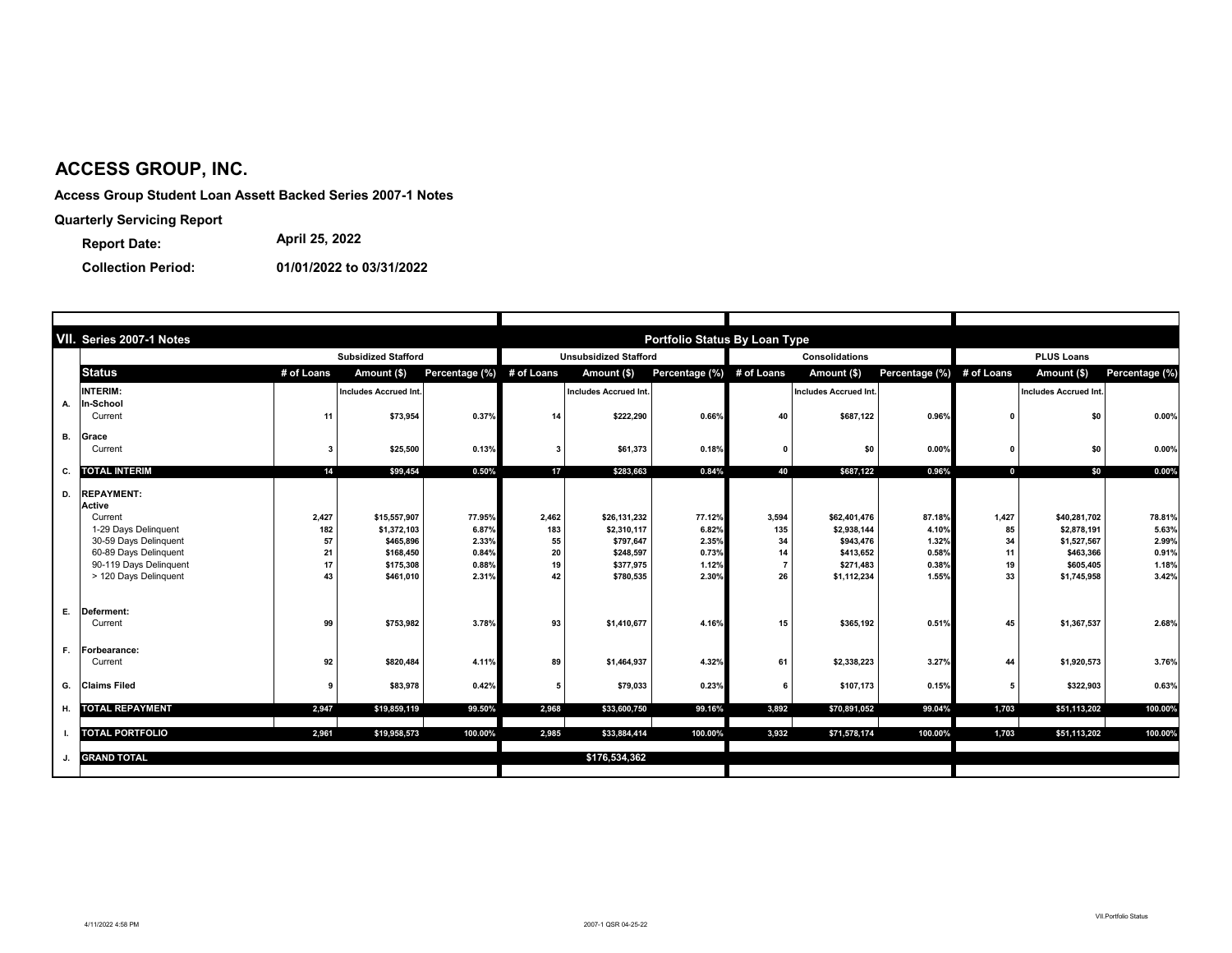**Access Group Student Loan Assett Backed Series 2007-1 Notes**

**Quarterly Servicing Report**

**Collection Period: 01/01/2022 to 03/31/2022**

|    | <b>Collection Periodl</b>                        | 01/01/2022 to 03/31/2022 |
|----|--------------------------------------------------|--------------------------|
|    | <b>Reporting Date</b>                            | 4/25/2022                |
| А. | 1 ABS Notes Outstanding                          | \$179,088,344            |
| В. | 1 Total Principal Balance                        | \$164,667,145            |
|    | 2 Total Fund Accounts Balance                    | \$14,645,620             |
|    | 3 Total Principal and Accrued Interest Balance   | \$175,128,949            |
|    | 4 Number of Loans                                | 11,581                   |
|    | 5 Number of Borrowers                            | 5,617                    |
| C. | 1 Borrower Payments- Principal                   | \$11,849,413             |
|    | 2 Borrower Payments- Interest                    | \$1,888,166              |
| D. | 1 Necessary Funds Transfer to Meet Obligations   | \$0                      |
|    | 2 Administrative Allowance                       | \$302,695                |
|    | 3 Cash Release to Access Group, Inc.             | \$351,317                |
|    | 1 Weighted Average Coupon (WAC)                  | 5.87%                    |
|    | 2 Weighted Average Remaining Maturity (WARM)     | 164                      |
| F. | 1 Senior Notes Outstanding                       | \$156,744,191            |
|    | 2 Subordinate Note Outstanding                   | \$13,143,620             |
|    | 3 Junior Subordinate Note Outstanding            | \$9,200,534              |
|    | 4 Senior Notes Principal Distribution            | \$9,315,623              |
|    | 5 Subordinate Note Principal Distribution        | \$781,152                |
|    | 6 Junior Subordinate Note Principal Distribution | \$546,806                |